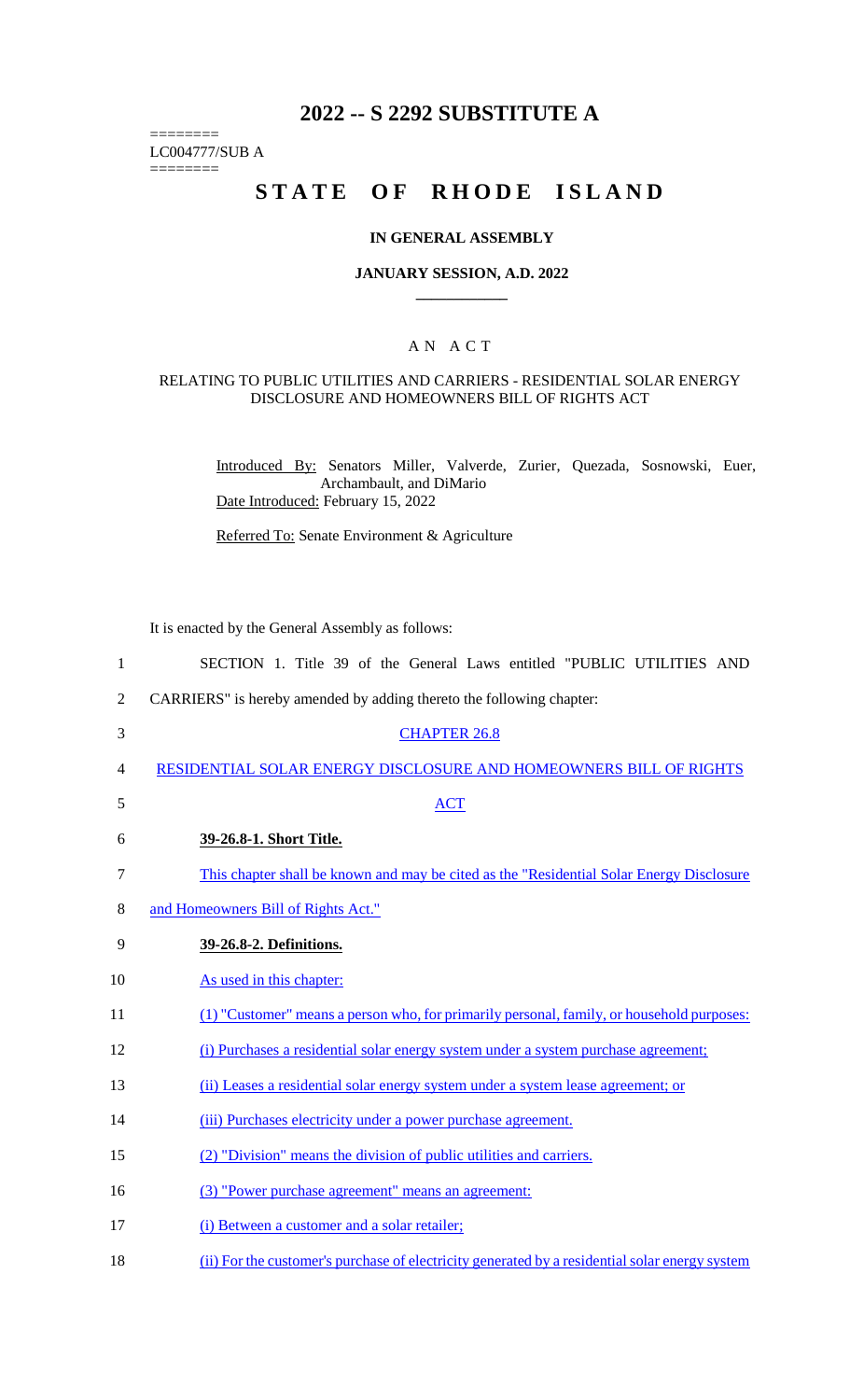| $\mathbf{1}$   | owned by the solar retailer; and                                                                 |
|----------------|--------------------------------------------------------------------------------------------------|
| $\overline{2}$ | (iii) That provides for the customer to make payments over a term of at least five (5) years.    |
| 3              | (4) "Residential solar energy system" means:                                                     |
| 4              | (i) A solar energy system that:                                                                  |
| 5              | (A) Is installed in the state;                                                                   |
| 6              | (B) Generates electricity primarily for on-site consumption for personal, family, or             |
| $\tau$         | household purposes;                                                                              |
| 8              | (C) Is situated on no more than four (4) units of residential real property;                     |
| 9              | (D) Has an electricity delivery capacity that exceeds one kilowatt; and                          |
| 10             | (E) Does not include a generator that:                                                           |
| 11             | (I) Produces electricity; and                                                                    |
| 12             | (II) Is intended for occasional use.                                                             |
| 13             | (5) "Solar agreement" means a system purchase agreement, a system lease agreement, or a          |
| 14             | power purchase agreement.                                                                        |
| 15             | (6) "Solar energy system" means a system or configuration of solar energy devices that           |
| 16             | collects and uses solar energy to generate electricity.                                          |
| 17             | (7) "Solar retailer" means a person who:                                                         |
| 18             | (i) Sells or proposes to sell a residential solar energy system to a customer under a system     |
| 19             | purchase agreement;                                                                              |
| 20             | (ii) Owns the residential solar energy system that is the subject of a system lease agreement    |
| 21             | or proposed system lease agreement; or                                                           |
| 22             | (iii) Sells or proposes to sell electricity to a customer under a power purchase agreement.      |
| 23             | (8) "System lease agreement" means an agreement:                                                 |
| 24             | (i) Under which a customer leases a residential solar energy system from a solar retailer;       |
| 25             | and                                                                                              |
| 26             | (ii) That provides for the customer to make payments over a term of at least five (5) years      |
| 27             | for the lease of the residential solar energy system.                                            |
| 28             | (9) "System purchase agreement" means an agreement under which a customer purchases              |
| 29             | a residential solar energy system from a solar retailer.                                         |
| 30             | 39-26.8-3. Applicability of chapter.                                                             |
| 31             | (a) This chapter applies to solar agreements between solar retailers and customers for           |
| 32             | residential solar energy systems, including any solar agreement that accompanies the transfer of |
| 33             | ownership or lease of real property.                                                             |
| 34             | (b) This chapter does not apply to:                                                              |

LC004777/SUB A - Page 2 of 10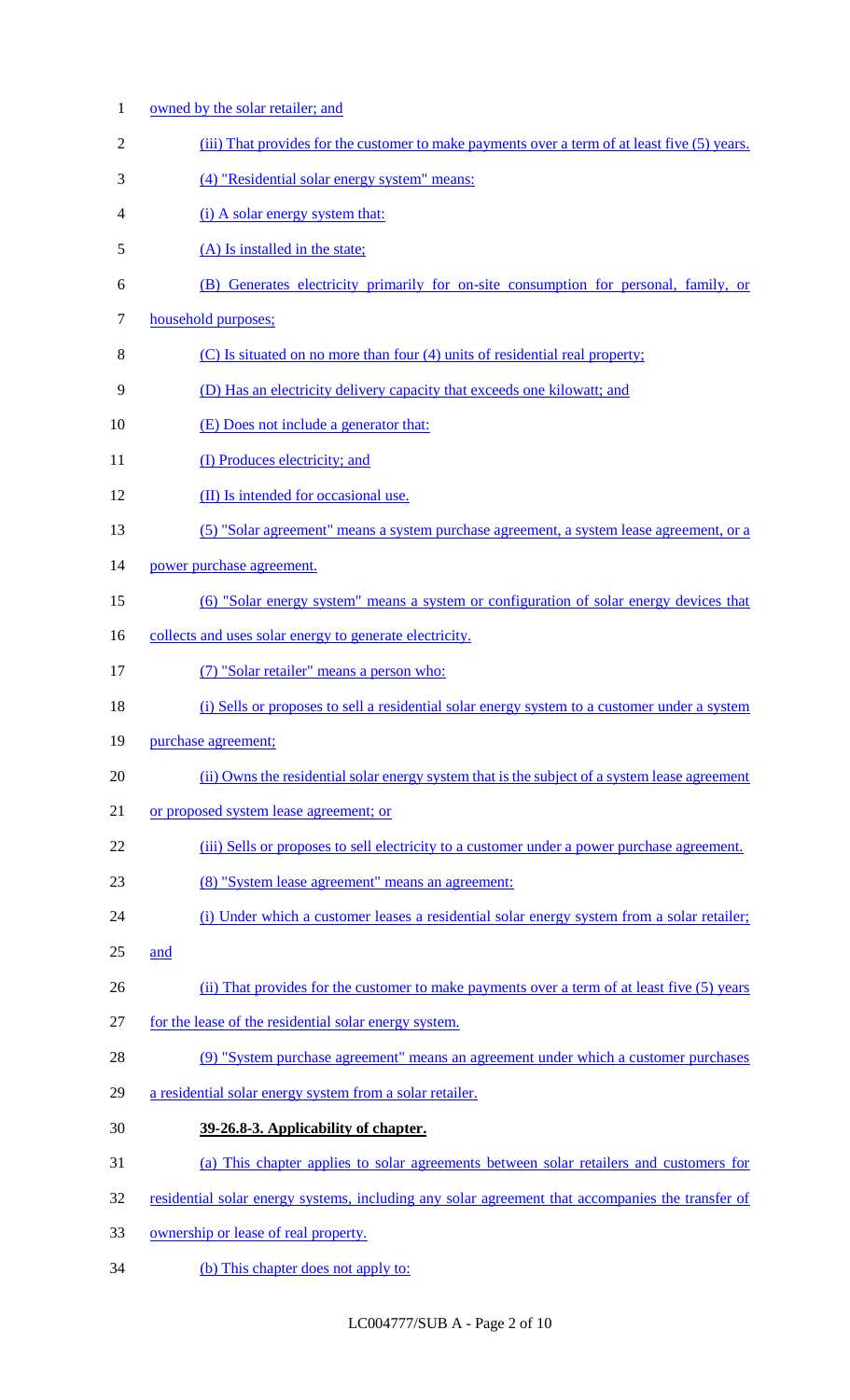1 (1) The transfer of title or rental of real property on which a residential solar energy system 2 is or is expected to be located, if the presence of the residential solar energy system is incidental to 3 the transfer of title or rental; 4 (2) A lender, governmental entity, or other third party that enters into an agreement with a 5 customer to finance a residential solar energy system but is not a party to a system purchase 6 agreement, power purchase agreement, or lease agreement; 7 (3) A sale or lease of, or the purchase of electricity from, a solar energy system that is not 8 a residential solar energy system; or 9 (4) The lease of a residential solar energy system or the purchase of power from a 10 residential solar energy system under an agreement providing for payments over a term of less than 11  $five (5) years.$ 12 **39-26.8-4. Disclosure form required.** 13 (a) Before entering a solar agreement, a solar retailer shall provide to a potential customer 14 the standard disclosure form established pursuant to subsection (b) of this section. This requirement 15 shall apply to contracts entered into beginning forty-five (45) days from the date that the standard 16 disclosure form is published by the office of energy resources. 17 (b) The office of energy resources shall develop a standard disclosure form. Use of and 18 compliance with the standard disclosure form will satisfy the solar retailer's obligation under this 19 chapter. The standard disclosure form shall be published on the website of the office of energy 20 resources. In developing the standard disclosure form, the office of energy resources may use as a 21 model the renewable energy fund small scale participant consumer disclosure form developed by 22 the Rhode Island commerce corporation. The office of energy resources shall also consult with 23 industry and other stakeholders in the development of the content and format of the form and in 24 regard to any changes to the form. At a minimum, the disclosure form shall: 25 (1) Be in at least twelve (12) point font; 26 (2) Contain fields that require providing the following information: 27 (i) The name, address, telephone number, and any email address of the potential customer; 28 (ii) The name, address, telephone number, and email address of the solar retailer; and 29 (iii) (A) The name, address, telephone number, email address, and state contractor license 30 number of the person who is expected to install the system that is the subject of the solar agreement; 31 and 32 (B) If the solar retailer selected the person who is expected to provide operations or 33 maintenance support to the potential customer or introduced that person to the potential customer, 34 the name, address, telephone number, email address, and state contractor license of the operations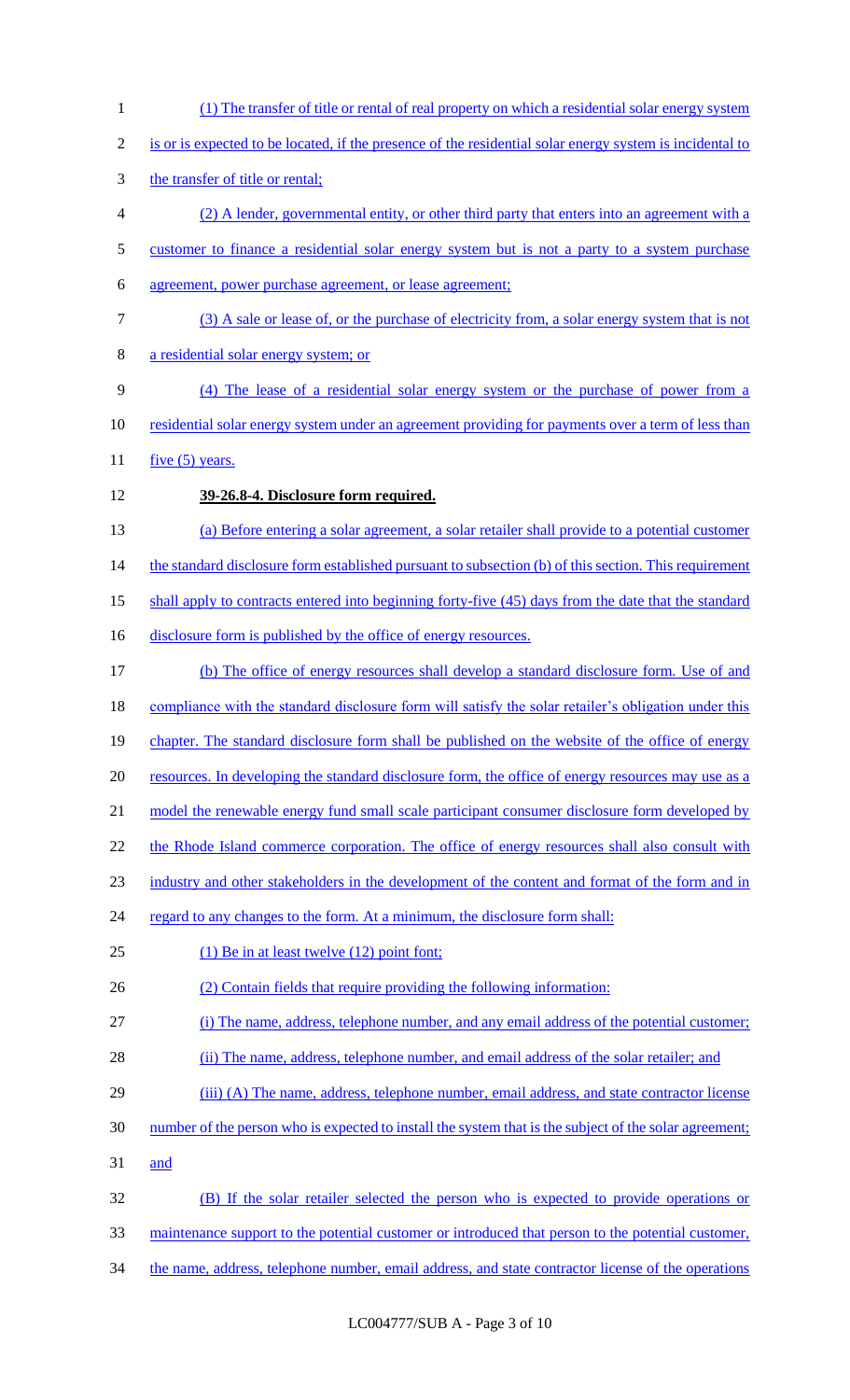1 or maintenance support person; and

| $\overline{2}$ | (3) Include applicable information and disclosures as provided in $\S$ § 39-28.6-5, 39-28.6-6,       |
|----------------|------------------------------------------------------------------------------------------------------|
| 3              | 39-28.6-7 and 39-28.6-8.                                                                             |
| 4              | 39-26.8-5. Contents of disclosure form for any solar agreement.                                      |
| 5              | (a) The standard disclosure form shall include:                                                      |
| 6              | (1) An indication of whether operations or maintenance services are included as part of the          |
| $\tau$         | solar agreement;                                                                                     |
| $8\,$          | (2) If the solar retailer provides any written estimate of the savings the potential customer        |
| 9              | is projected to realize from the system based on similar installations that have the same geographic |
| 10             | orientation in similar climates, the solar retailer must complete fields requiring entry of the      |
| 11             | following information:                                                                               |
| 12             | (i) The estimated projected savings over the life of the solar agreement; and                        |
| 13             | (ii) An optional field for the estimated projected savings over any longer period not to             |
| 14             | exceed the anticipated useful life of the system; and                                                |
| 15             | (3) Fields to disclose material assumptions used to calculate estimated projected savings            |
| 16             | and the source of those assumptions, including:                                                      |
| 17             | (i) If an annual electricity rate increase is assumed, the rate of the increase and the solar        |
| 18             | retailer's basis for the assumption of the rate increase;                                            |
| 19             | (ii) The potential customer's eligibility for or receipt of tax credits or other governmental        |
| 20             | or utility incentives;                                                                               |
| 21             | (iii) System production data, including production degradation;                                      |
| 22             | (iv) The system's eligibility for interconnection under any net metering or similar program;         |
| 23             | (v) Electrical usage and the system's designed offset of the electrical usage;                       |
| 24             | (vi) Historical utility costs paid by the potential customer;                                        |
| 25             | (vii) Any rate escalation affecting a payment between the potential customer and the solar           |
| 26             | retailer;                                                                                            |
| 27             | (viii) A field to indicate whether costs of replacing equipment were assumed. If such costs          |
| 28             | were assumed, the form shall require a field for listing the costs associated with replacing         |
| 29             | equipment making up part of the system applicable.                                                   |
| 30             | (b) The standard disclosure form shall include the following disclosures and notices:                |
| 31             | (1) Two (2) separate statements in capital letters in close proximity to any written estimate        |
| 32             | of projected savings:                                                                                |
| 33             | (i) "THIS IS AN ESTIMATE. UTILITY RATES MAY GO UP OR DOWN AND                                        |
| 34             | ACTUAL SAVINGS, IF ANY, MAY VARY. HISTORICAL DATA ARE NOT NECESSARILY                                |

LC004777/SUB A - Page 4 of 10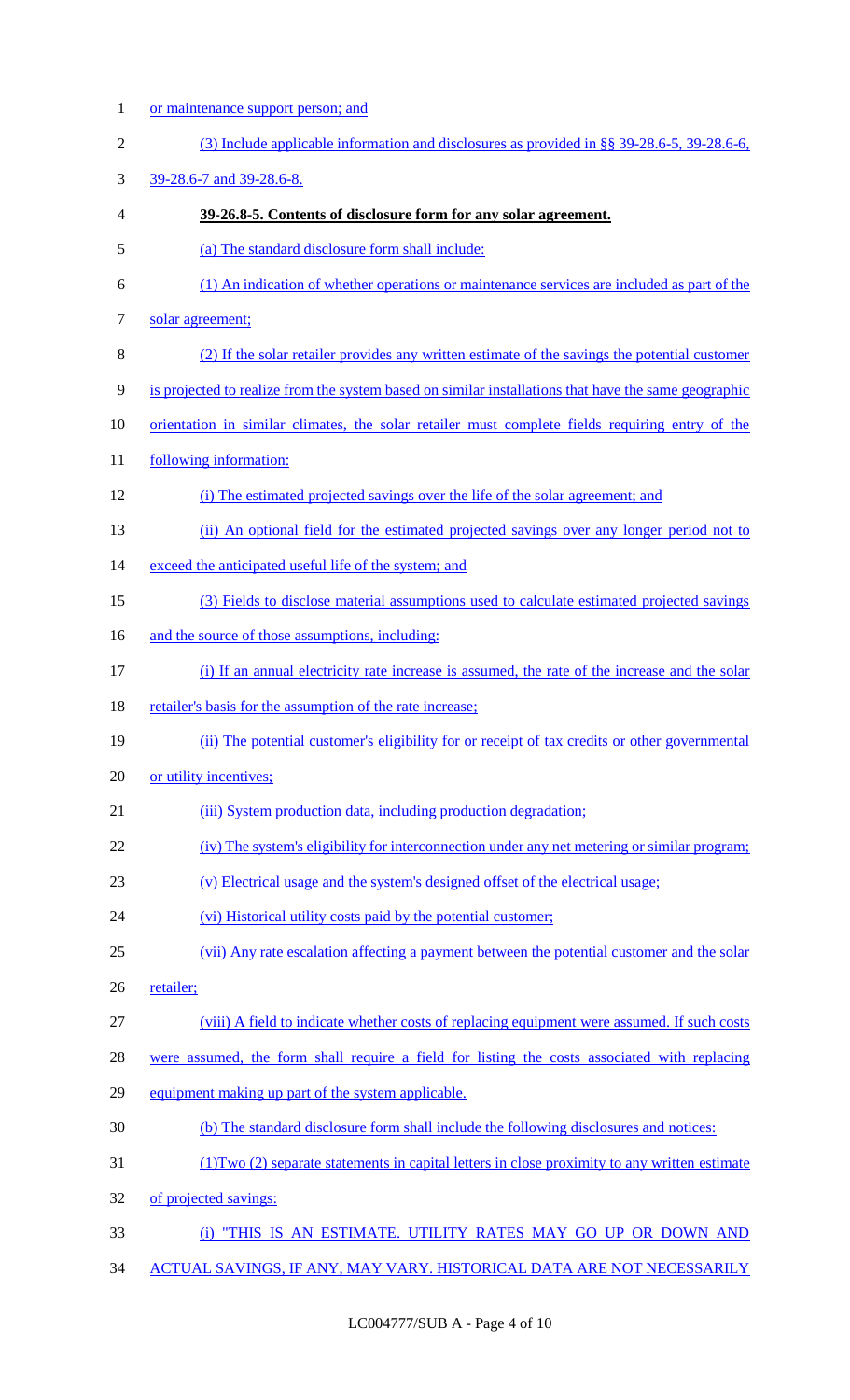| $\mathbf{1}$   | REPRESENTATIVE OF FUTURE RESULTS. FOR FURTHER INFORMATION REGARDING                                     |
|----------------|---------------------------------------------------------------------------------------------------------|
| $\overline{2}$ | RATES, CONTACT YOUR LOCAL UTILITY OR THE STATE PUBLIC UTILITY                                           |
| 3              | <b>COMMISSION"</b> ; and                                                                                |
| $\overline{4}$ | (ii) "TAX AND OTHER FEDERAL, STATE, AND LOCAL INCENTIVES VARY AS                                        |
| 5              | TO REFUNDABILITY AND ARE SUBJECT TO CHANGE OR TERMINATION BY                                            |
| 6              | LEGISLATIVE OR REGULATORY ACTION, WHICH MAY IMPACT SAVINGS                                              |
| $\tau$         | <b>ESTIMATES. CONSULT A TAX PROFESSIONAL FOR MORE INFORMATION."</b>                                     |
| $8\,$          | (2) A notice that: "Legislative or regulatory action may affect or eliminate your ability to            |
| 9              | sell or get credit for any excess power generated by the system, and may affect the price or value      |
| 10             | of that power."                                                                                         |
| 11             | (c) The standard disclosure form shall include fields requiring entry of the following                  |
| 12             | information:                                                                                            |
| 13             | (1) A statement describing the system and indicating the system design assumptions,                     |
| 14             | including the make and model of the solar panels and inverters, system size, positioning of the         |
| 15             | panels on the customer's property, estimated first-year energy production, and estimated annual         |
| 16             | energy production degradation, including the overall percentage degradation over the term of the        |
| 17             | solar agreement or, at the solar retailer's option, over the estimated useful life of the system;       |
| 18             | (2) A description of any warranty, representation, or guarantee of energy production of the             |
| 19             | system; and                                                                                             |
| 20             | (3) The approximate start and completion dates for the installation of the system.                      |
| 21             | (d) The standard disclosure form shall require an indication of whether any warranty or                 |
| 22             | maintenance obligations related to the system may be transferred by the solar retailer to a third       |
| 23             | party.                                                                                                  |
| 24             | (e) The standard disclosure form shall require the following disclosure: "If this form                  |
| 25             | indicates that the warranty or maintenance obligation may be transferred, then be advised - The         |
| 26             | maintenance and repair obligations under your contract may be assigned or transferred without           |
| 27             | your consent to a third party who will be bound to all the terms of the contract. If a transfer occurs, |
| 28             | you will be notified of any change to the address, email address, or phone number to use for            |
| 29             | questions or payments or to request system maintenance or repair."                                      |
| 30             | (f) The standard disclosure form shall require an indication of whether the solar retailer              |
| 31             | will obtain customer approval to connect the system to the customer's utility. If indicated that the    |
| 32             | retailer will not obtain said approval, there shall be an additional field requiring a description of   |
| 33             | what the customer must do to interconnect the system to the utility.                                    |
| 34             | (g) The standard disclosure form shall require an indication of whether the solar retailer              |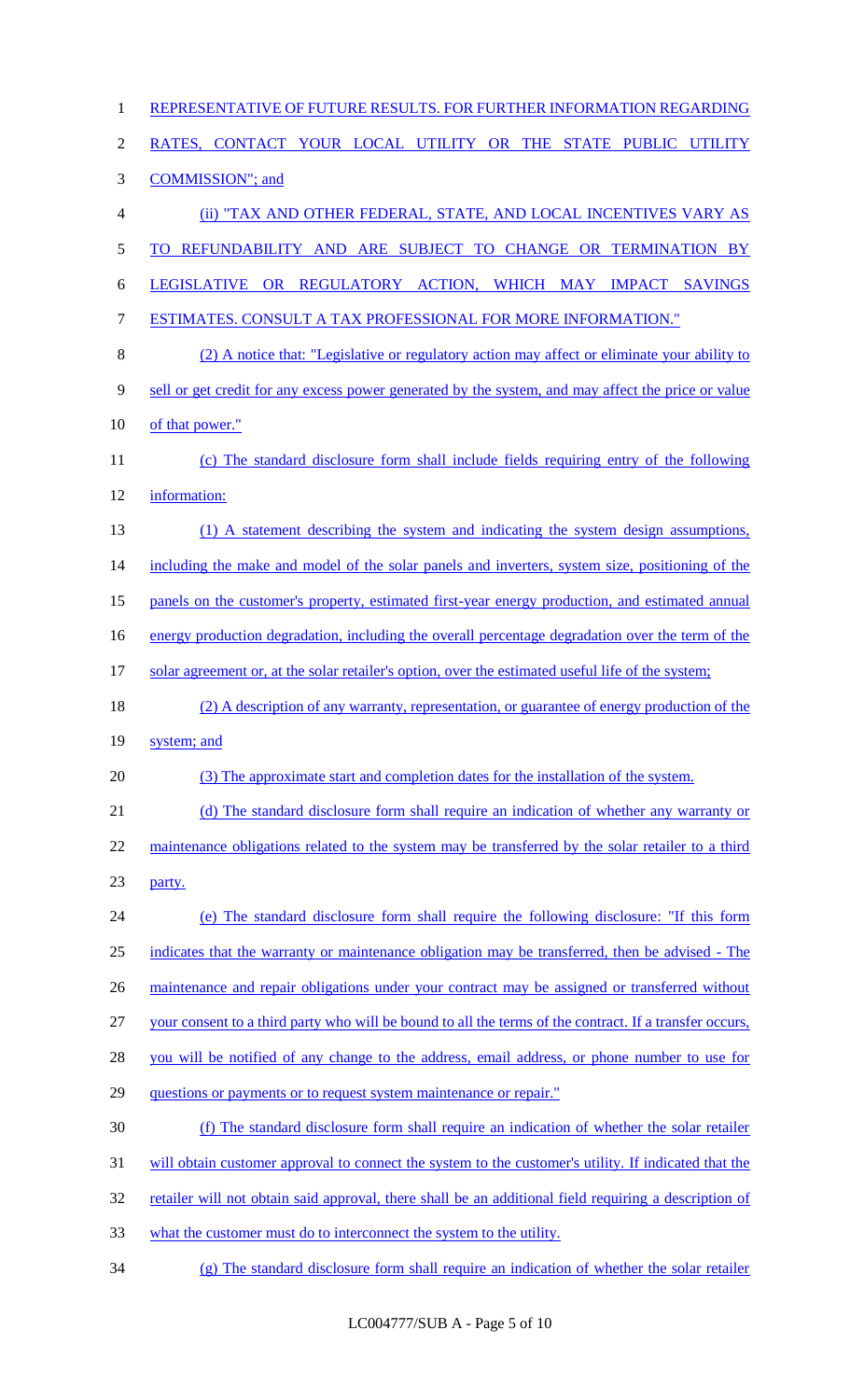- 1 provides any warranties. If indicated that the retailer does provide warranties, there shall be an
- additional field requiring a description of any roof penetration warranty or other warranty that the
- solar retailer provides the customer.
- (h) The standard disclosure form shall require the solar retailer to indicate whether the solar
- 5 retailer will make a fixture filing or other notice in the city or town real property records covering
- the system, including a Notice of Independently-Owned Solar Energy System. If indicated that the
- retailer will make the fixture filing, there shall be an additional field requiring a description of any
- fees or other costs associated with the filing that may be charged to the customer.
- (i) The standard disclosure form shall include the following statement in capital letters that:
- 10 "NO EMPLOYEE OR REPRESENTATIVE OF [name of solar retailer] IS AUTHORIZED TO
- 11 MAKE ANY PROMISE TO YOU THAT IS NOT CONTAINED IN THIS DISCLOSURE FORM
- 12 CONCERNING COST SAVINGS, TAX BENEFITS, OR GOVERNMENT OR UTILITY
- 13 INCENTIVES. YOU SHOULD NOT RELY UPON ANY PROMISE OR ESTIMATE THAT IS
- NOT INCLUDED IN THIS DISCLOSURE FORM."
- (j) The standard disclosure form shall include the following statement in capital letters:
- "[name of solar retailer] IS NOT AFFILIATED WITH ANY UTILITY COMPANY OR
- GOVERNMENT AGENCY. NO EMPLOYEE OR REPRESENTATIVE OF [name of solar
- 18 retailer] IS AUTHORIZED TO CLAIM AFFILIATION WITH A UTILITY COMPANY OR
- 19 GOVERNMENT AGENCY."
- (k) The standard disclosure form shall include a statement that if the customer fails to make
- installment payments, the solar retailer may place liens for payment on their residence effective
- 22 only after written notice is provided to the customer.
- (l) The office of energy resources may require any additional information and disclosures
- 24 deemed necessary to inform and protect customers.
- (m) The written disclosure form requirement may be satisfied by the electronic delivery of
- 26 the disclosure form to the potential customer as long as the required disclosures are displayed in a
- clear and conspicuous manner.
- **39-26.8-6. Standard from addendum for system lease agreement.**
- 29 The standard disclosure form shall include an addendum that applies if a solar retailer is
- proposing to enter into a system purchase agreement with a potential customer. The system lease
- addendum shall require the solar retailer to provide a detailed comparison of the cost of leasing the
- system as compared to purchasing the system.
- **39-26.8-7. Standard form addendum for system purchase agreement.**
- (a) The standard disclosure form shall include an addendum that applies if a solar retailer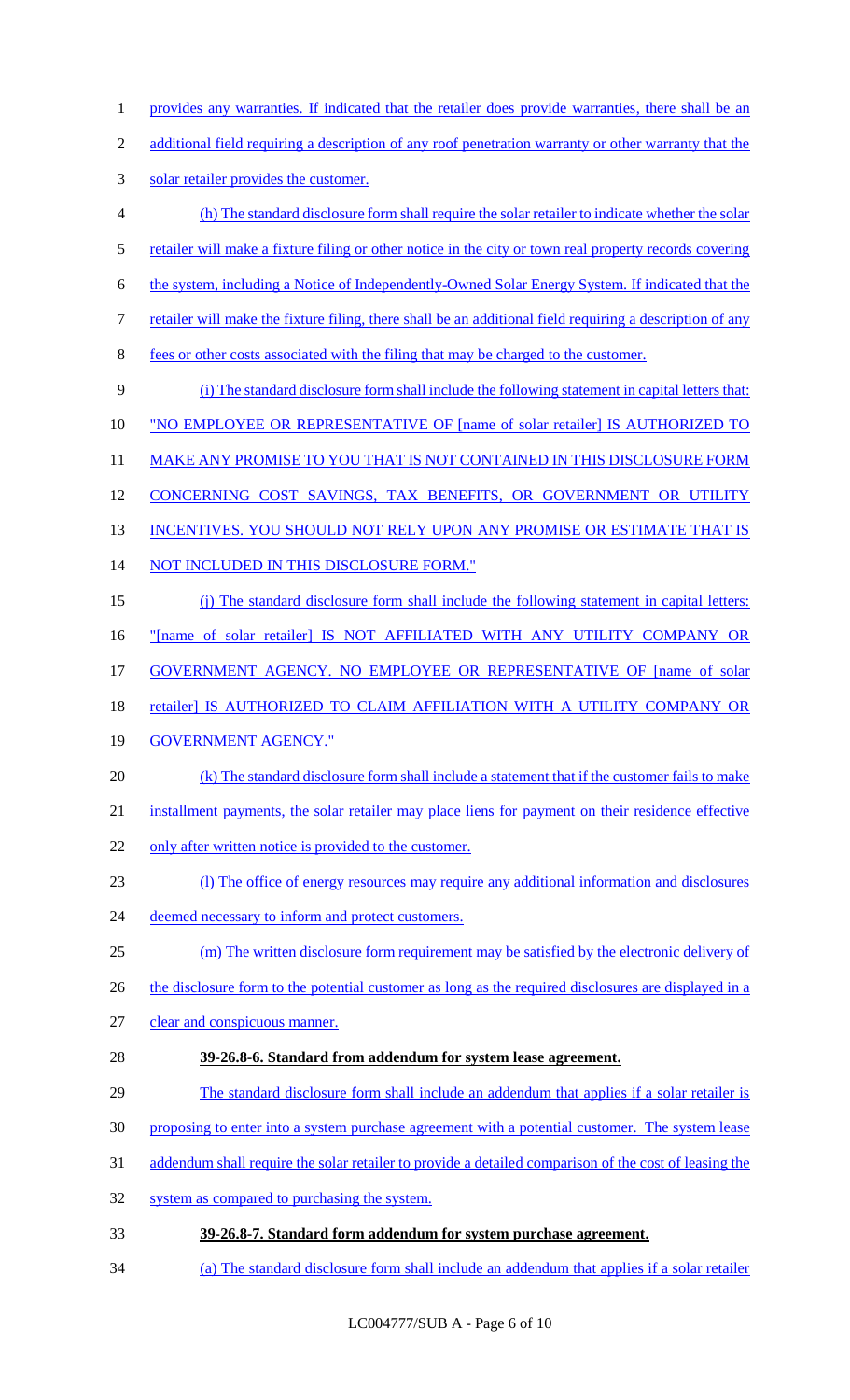1 is proposing to enter a system purchase agreement with a potential customer. The system purchase 2 addendum shall include: 3 (1) The following statement: "You are entering into an agreement to purchase an energy 4 generation system. You will own the system installed on your property. You may be entitled to 5 federal tax credits because of the purchase. You should consult your tax advisor"; 6 (2) A field for the price quoted to the potential customer for a cash purchase of the system; 7 (3) Fields requiring: 8 (i) The schedule of required and anticipated payments from the customer to the solar 9 retailer and third parties over the term of the system purchase agreement, including application 10 <u>fees, up-front charges, down payment, scheduled payments under the system purchase agreement,</u> 11 payments at the end of the term of the system purchase agreement, payments for any operations or 12 maintenance contract offered by or through the solar retailer in connection with the system purchase 13 agreement, and payments for replacement of system components likely to require replacement 14 before the end of the useful life of the system as a whole; and the total of all payments referred to 15 in this subsection; 16 (4) A statement indicating that the cost of insuring the system is not included within the 17 schedule of payments under subsection (a)(3) of this section; 18 (5) A field to indicate whether the customer is responsible for insurance coverage. The 19 field shall be accompanied by the statement: "If so indicated above, you are responsible for 20 obtaining insurance coverage for any loss or damage to the system. You should consult an insurance 21 professional to understand how to protect against the risk of loss or damage to the system. You 22 should also consult your home insurer about the potential impact of installing a system."; 23 (6) Fields requiring information about whether the system may be transferred to a purchaser 24 of the home or real property where the system is located and any conditions for a transfer; and 25 (7) A field requiring a detailed comparison of the costs of purchasing as compared to 26 leasing the system. 27 **39-26.8-8. Standard form addendum for power purchase agreement.** 28 (a) The standard disclosure form shall include an addendum that applies if a solar retailer 29 is proposing to enter a power purchase agreement with a potential customer. The power purchase 30 addendum shall include: 31 (1) The following statement: "You are entering into an agreement to purchase power from 32 an energy generation system. You will not own the system installed on your property. You will not 33 be entitled to any federal tax credit associated with the purchase."; 34 (2) Fields requiring information about whether the power purchase agreement may be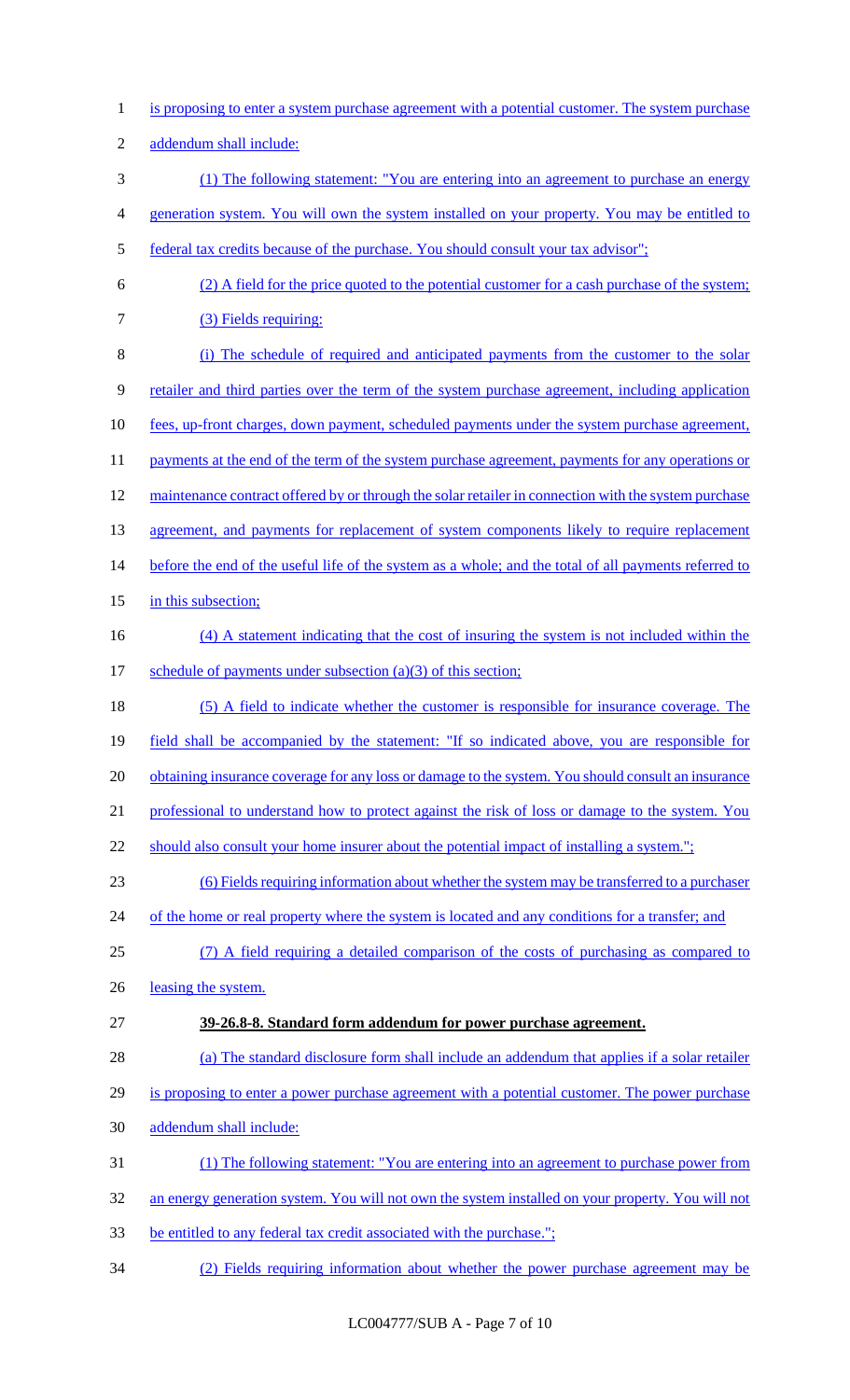transferred to a purchaser of the home or real property where the system is located and, if so, any 2 conditions for a transfer; (3) A field to indicate whether the solar retailer will obtain insurance. The field shall be accompanied by the statement: "If indicated above, the solar retailer will not obtain insurance against damage or loss to the system and the customer is responsible if there is damage or loss to the system"; and (4) Fields requiring information about what will happen to the system at the end of the term of the power purchase agreement. **39-26.8-9. Customer right to cancel solar agreement.** 10 The customer has the right to cancel or rescind a solar agreement within a forty-five (45) 11 days of entering into the solar agreement. The standard disclosure form shall inform the customer of this right. **39-26.8-10. Good faith estimate allowed.** 14 If a solar retailer does not, at the time of providing a disclosure form, have exact cost 15 information required to be included in the disclosure form, pursuant to this chapter, the retailer may make a good faith estimate of that information, if the solar retailer clearly indicates that the information is an estimate and provides the basis for the estimate. If the solar retailer's final cost assessment differs from previously provided estimates, the retailer shall provide a new and complete disclosure form. **39-26.8-11. Division enforcement authority - administrative fine.** (a) Subject to subsection (b) of this section, the division may enforce the provisions of this chapter by: (1) Conducting an investigation into an alleged violation of this chapter; (2) Issuing a cease and desist order against a further violation of this chapter; and (3) Imposing an administrative fine of no more than two thousand five hundred dollars (\$2,500) per solar agreement on a solar retailer that: (i) Materially fails to comply with the disclosure requirements of this chapter; or 28 (ii) Violates any other provision of this chapter, if the division finds that the violation is a willful or intentional attempt to mislead or deceive a customer. (b) The division may not commence any enforcement action under this section more than four (4) years after the date of execution of the solar agreement with respect to which a violation is alleged to have occurred. (c) The division shall distribute an administrative fine collected under subsection (a)(3) of 34 this section to a customer adversely affected by the solar retailer's failure or violation resulting in a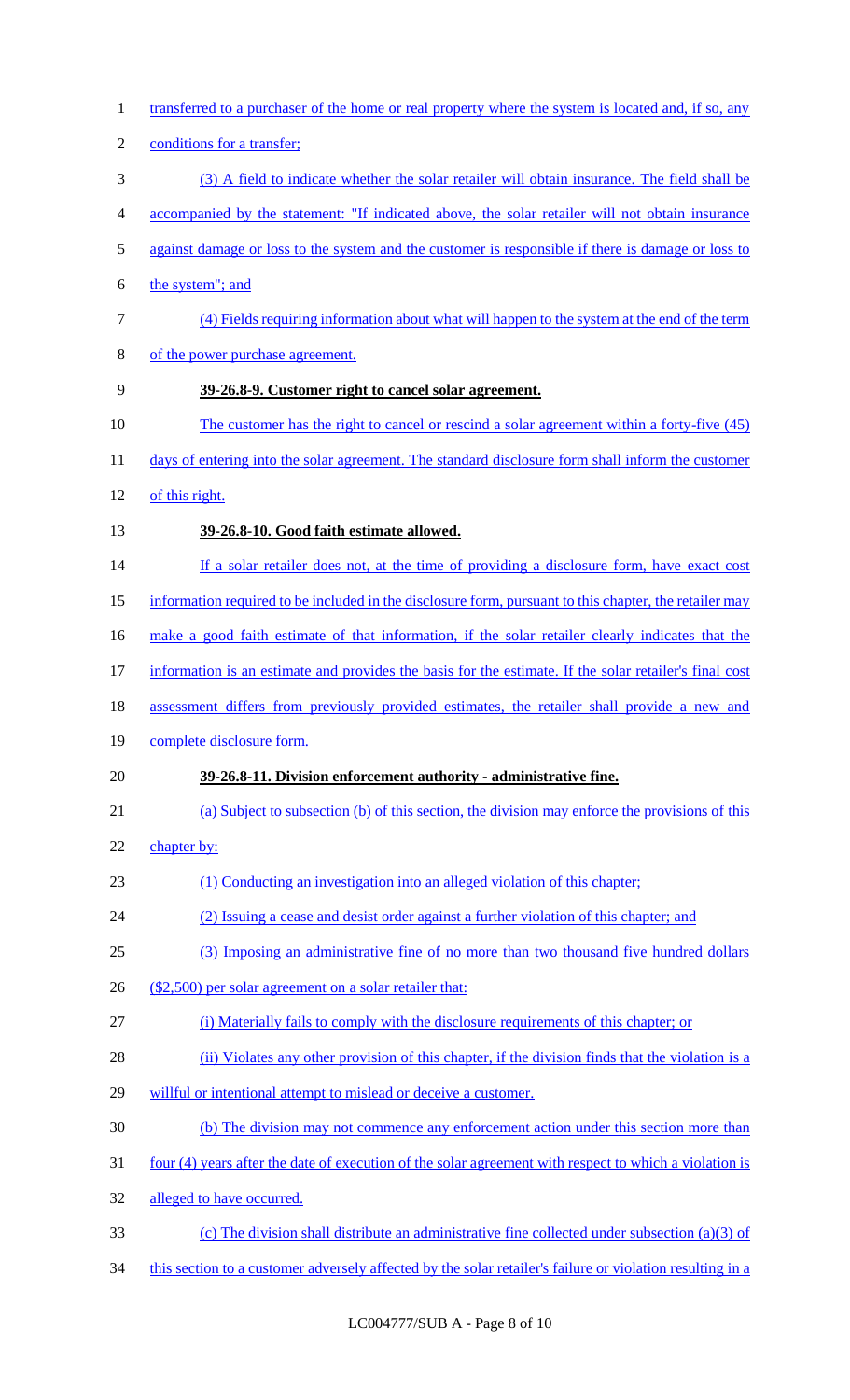- 1 fine under subsection (a)(3) of this section, after the division has conducted an administrative
- 2 proceeding resulting in a determination of the appropriateness and amount of any distribution to a
- 3 customer.
- 4 (d) Nothing in this chapter may be construed to affect a remedy a customer has independent
- 5 of this chapter; or the division's ability or authority to enforce any other law or regulation.
- 6 **39-26.8-12. Rules and regulations.**
- 7 The division may promulgate such rules and regulations as are necessary and proper to
- 8 carry out the provisions of this chapter.
- 9 SECTION 2. This act shall take effect upon passage and shall apply to solar agreements
- 10 entered into forty-five (45) days after the publication of the standard disclosure form.

======== LC004777/SUB A ========